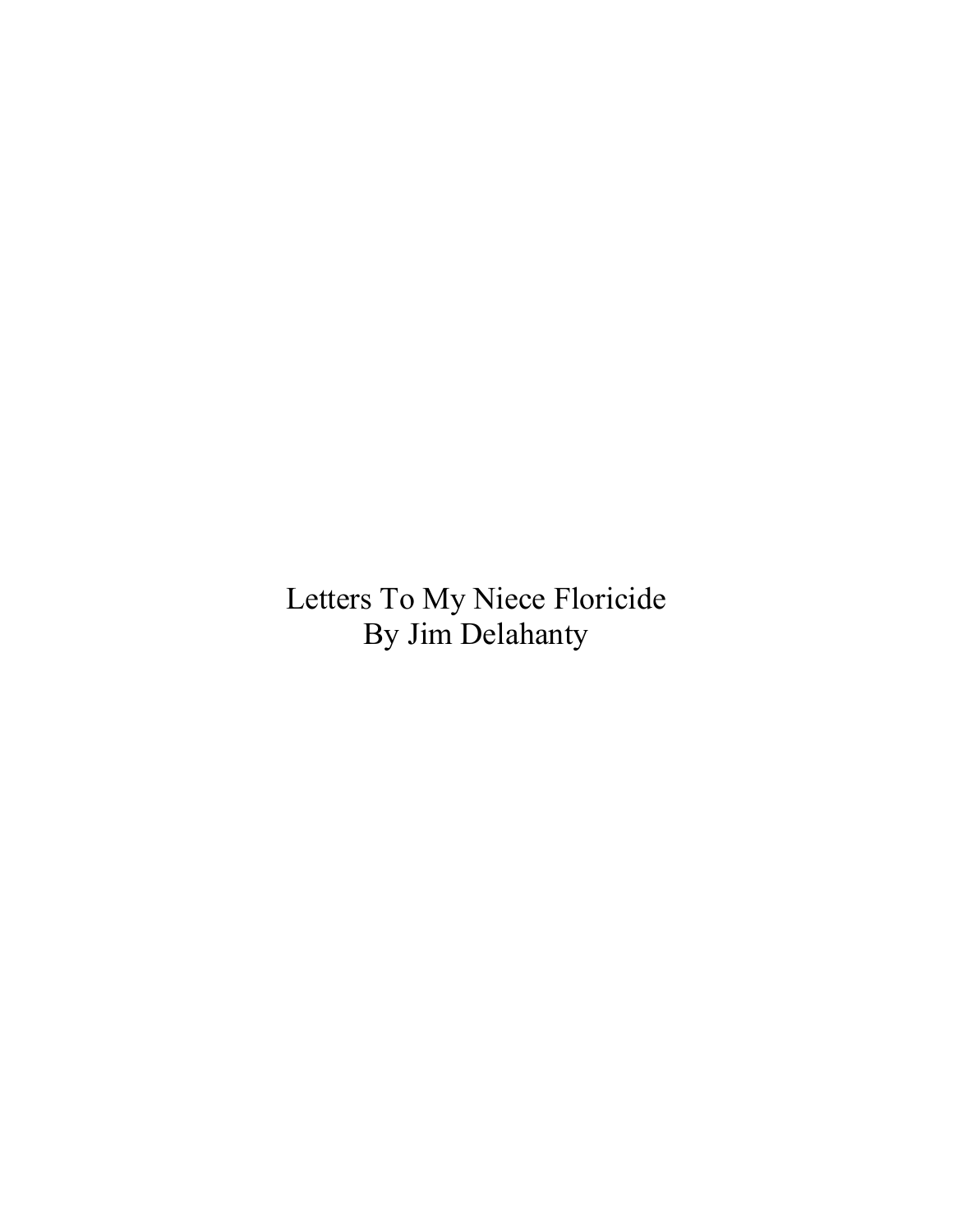# February 2008

Dear Floricide -

There are three major concerns in the garden this month: pruning, fertilizing and pesticides.

**Pruning:** Despite your reference to the remaining rose canes as 'stumps,' I assume you left the usual three or four budeyes for the purposes of new growth and renewed zeal for bloom and foliage. If you have just recently pruned, don't forget to use a dormant spray—either one of the traditional lime sulfur sprays or one of the more modern formulations. Many rosarians now recommend using even 'Superfine' horticultural oil as being sufficient to suppress insect and fungal pests from overwintering. If you fibbed about completing your pruning, do not fret. The worry is not good for your rosebush as it leads to hand tremors and other reactions detrimental to the health of your rose. Although February 14 or Valentine' Day is the usual date of completion of pruning chores, many people find that their pruning takes them well into the shank of the year. And the roses will not suffer much from the extension. However, do try to complete any essential pruning tasks like the removal of dead wood, criss-crossing branches, and other impediments to good air circulation soonest. Just remember that even deadheading is a form of pruning that occurs throughout the year.

Fertilizing: I hope you followed my advice this year and did not fertilize the roses immediately after you pruned them. Last year's carnage among the rose bushes elicited some pretty rancorous talk at the last rose geezer's meeting. Vinnie Mueslix wanted to march right down and remonstrate with you. Fortunately, he left his address book with his Felcos in the mailbox and I reminded him that his wife declared remonstrations tabu after the last time he remonstrated. In any event, generally, fertilizers should not be used until after the foliage on established plants has greened up, and you probably should eschew fertilizing new plants until after the first bloom cycle. Exceptions to the foregoing rule include timed release fertilizers which require a warm soil to operate. Just dig a short 3 inch hole parallel to the rose bush and insert a half cup of a timed release fertilizer for regular plants and half that for miniatures. And be sure to water before you fertilize in any case. Even better, do it before an impending rain storm so as to conserve water.

Remember that mulches can also decompose and add nutrients to the soil in addition to suppressing weeds. Be careful about using cocoa hull mulches because they can be hazardous to dogs of the canine variety; unfortunately, they have no ill effects on the human kind.

Pesticides: You can grow roses without using very toxic petrochemicals, but the blooms won't be show roses. Exhibitors tend to max out on the use of the latest and most expensive technology; you can identify them easily because they prefer fragrances such as Eau de Flit.

If you decide to go that route, please be sure to use proper hazmat clothing: hats, goggles, respirators, long sleeves, non-respirating gloves appropriate to toxic materials, etc. And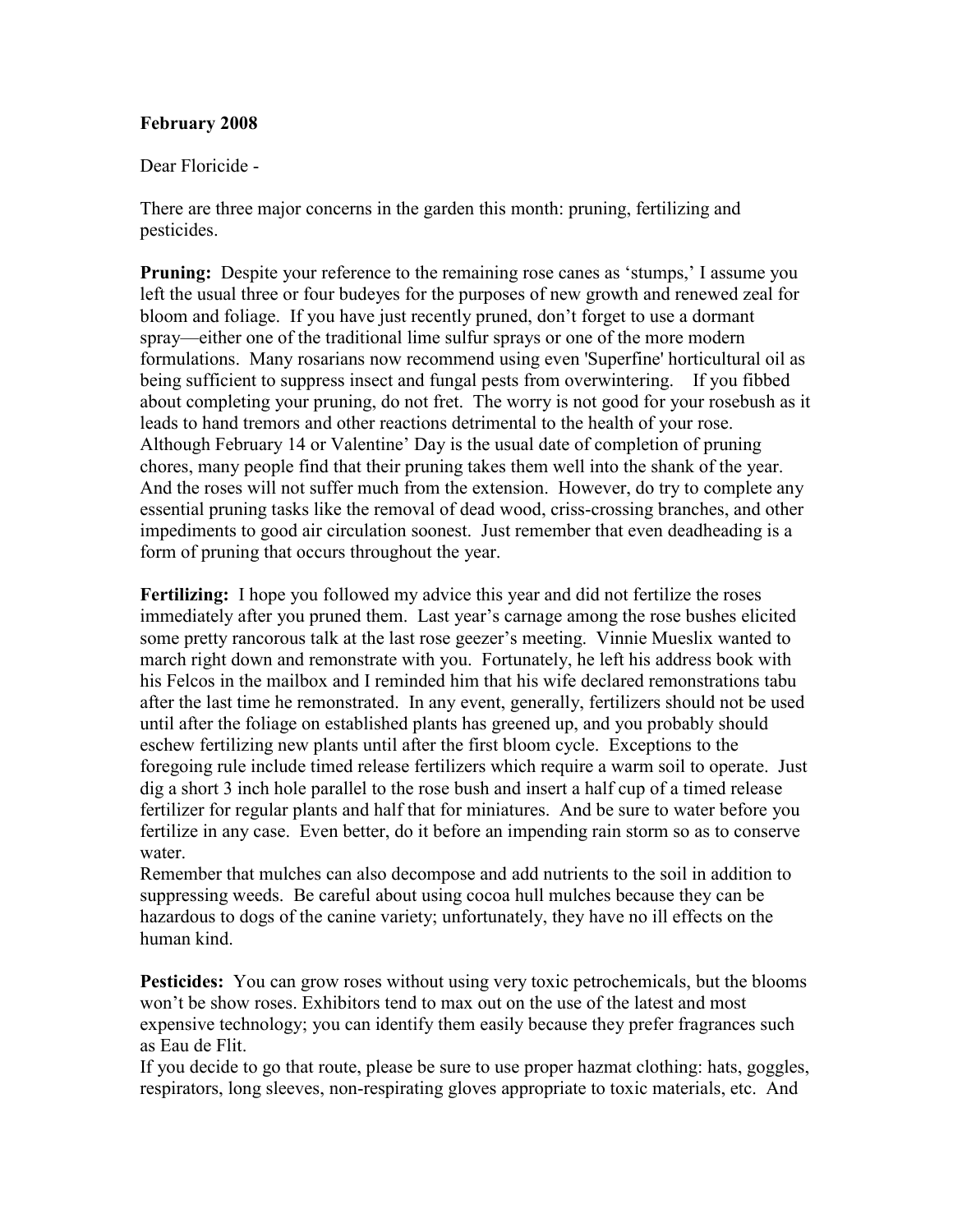be extra sure to wash your clothes and your own self after every application. If, on the other hand, you want to use organic approaches to fungal protection such as baking soda or other suffocating agents, you will have to be assiduous in your maintenance of that program. There are some products out there such as Eco-Erase, which does have some curative effect as well as preventive, but it tends to vary from one plant to the next. And it is most effective with plants that already have foliage of some substance and are already resistant to mildew, etc. Wiltpruf™ is another product of some renown for preventive purposes. Many rosarians recommend systemic products as being less toxic and more effective; however, be careful, since you are still growing some rose plants in pots on your balcony, as the poisons can build up and wreak havoc with your roses if the pots are not flooded once in a while.

Oh, yes. WATER. If February brings ample rain, turn off the sprinklers. If there is little rainfall, supplement it to the tune of about an inch of rain per week. If there is no rainfall, be sure to water enough for the plants to get that elusive inch of rain per week. And prepare for rate hikes.

If there is ample rain, water rates must be raised in order to accommodate the fact that people are not using water in sufficient volume to cover the costs of supplying it; if there is no rain, then water rates must be raised in order to deter people from overuse of the water. If there is too much rain, water rates will have to be raised in order to build new storage facilities for the predicted drought down the pike. You will notice that all roads, ample, drought and too much, lead to the same conclusion. This is known in bureaucratic circles as the water shaft.

Til next month,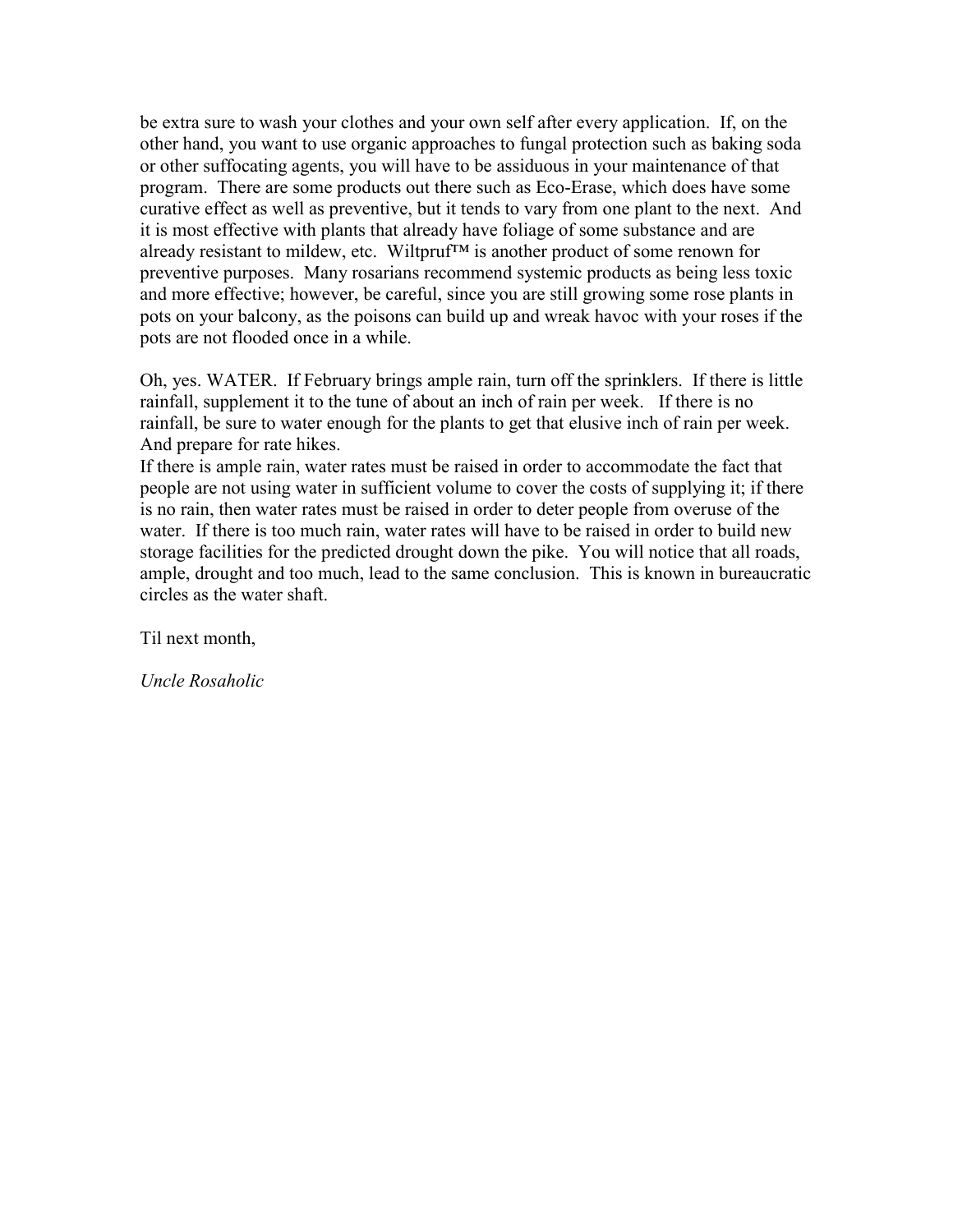## March 2008

Dear Floricide -

We are coming to the end of the rainy season with perhaps only a little between now and sometime in April. You have to ensure that the roses get enough water even though it may appear that their needs are being sufficiently slaked. Check the drainage in your rose beds. Extremely sandy soil can drain very quickly and leave the roses gasping for water. Contrarily, roses hate to be sited in soggy soil and develop odd diseases normally only seen on your children.

Food. Now is the time to be serious about fertilizer. Roses are not all that particular about food; they do not enquire about labels and will happily devour whatever sustenance you place before them, kind of like your daughter Adiposa. Also like Adiposa, they are not self-regulating. You have to seek the sensible balance between the ability of the rose to absorb fertilizer and consequent negative conditions. Overfeeding can cause dieback; insufficient watering while feeding causes leaf burn. Too much nitrogen in your fertilizer just provides delicious meals for marauding aphids and, believe me, the aphids will come. At that point, you have to decide what kind of a gardener you are and what measures you will undertake to be rid of them.

The imperatives of Integrated Pest Management dictate that you take the least toxic methods available to rid yourself of pests. Now this operates within a sensible framework. There is no point in re-training little Pellagra to tear off aphid wings. For one thing, by the time he learns the knack the damage will already be done; for another, aphids only develop wings to get to new feeding places when the current ones have been depleted. The first real line of defense is water: use a jet stream water to displace the aphids. The idea is that they will not be able to carry themselves back to the plant and will die a hideous and painful death. But, sometimes if your luck is being constant, friendly ant farmers will transport the aphids back to the plant in order to harvest the evacuations of the aphids.

If the weather turns hot for a few days, you may have to cope with spider mites. Spider mites are dangerous in comparison to aphids. Spider mites are both hard to get rid of and can destroy a plant. Once again the first line of defense is a jet stream of water, this time directed to the undersides of the foliage where the spider mites breed. The idea is that creating a wet environment disturbs their breeding conditions. Repeated streams of water every three days should cause their ranks to diminish.

Of course, in either case, the pests can be eradicated with the application of appropriate petrochemicals. The spider mites, however, require a miticide because they are not insects but arachnids; miticides are hard to find and very expensive, more expensive than replacing the roses. Additionally, there are two downsides to the petrochemical approach. One is that the products tend not to distinguish between predator versus beneficial insects. The other downside is the potential negative impact on the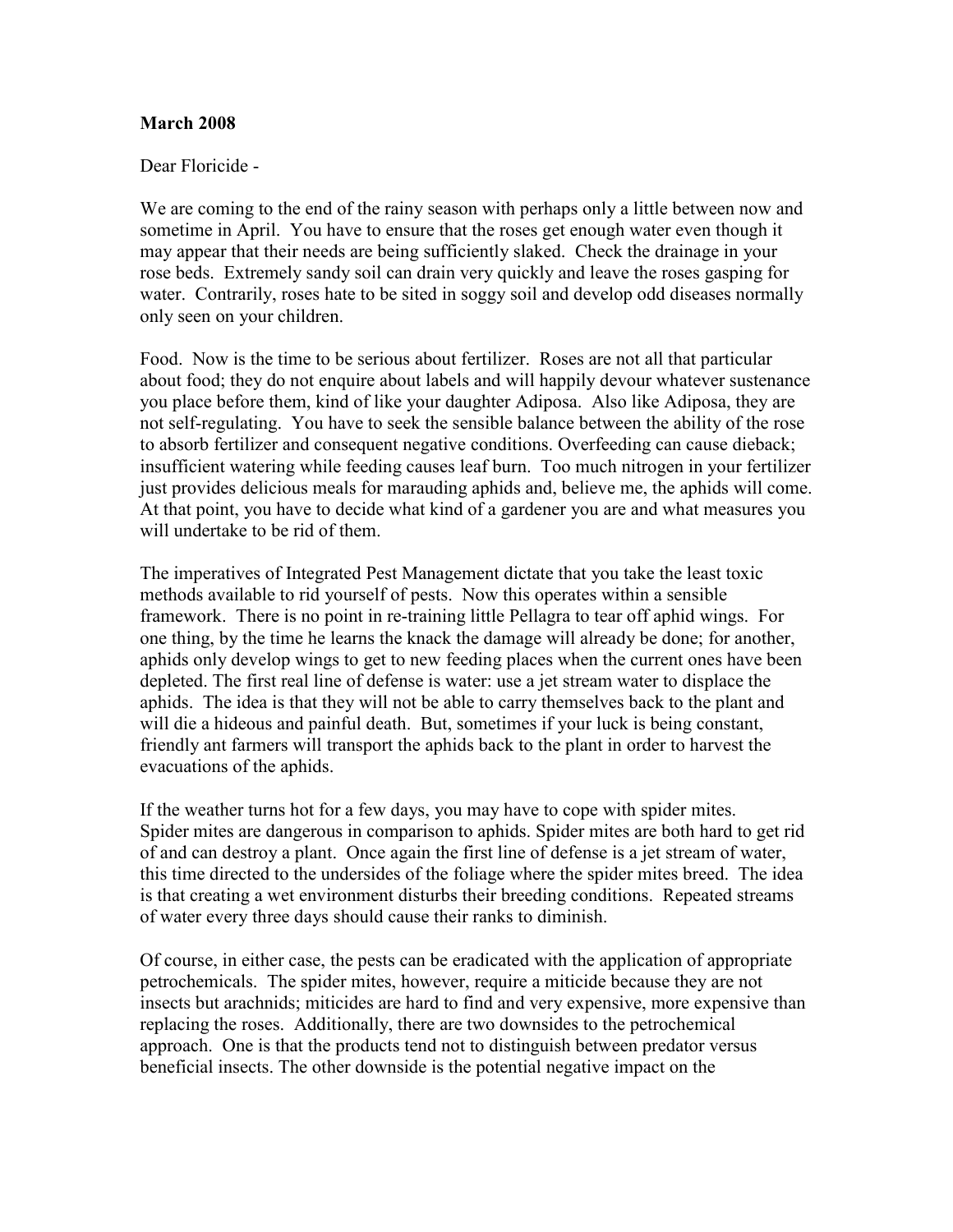environment and you. Now I know you will jabber that, despite the evidence, you can read the warning labels and take the proper precautions. But many people cannot.

Powdery mildew may make its appearance if it hasn't already. Powdery mildew is a fungal infection that leaves a powdery white or grey colored residue on the leaves, stems, buds, and even the petals of some roses. It is most likely to occur when there are warm moist days and cool nights. The most sensible approach is to tear out the rose that is susceptible and replace it with a more resistant variety. Now I know you are not going to do this; I mean, you even kept your kids despite the odds. So you might do the second best thing: ignore the problem like you did with little Rickets. Both he and roses will survive a little cosmetic damage now and then. By summer the mildew will be gone. Finally, you can attempt to manage the damage by using a smothering product like Eco-ERASE, a wax of the jojoba plant, or some other product like Serenade, a bacterial agent of some repute; both of these have been known to be effective as well as organically sound in their effects.

Finally, you can, if you have the time and money (but not from me), engage in preventative action by spraying the appropriate triforine or other products over a seven to ten day schedule. As I recall, your monitoring things on a schedule produced little Adiposa, Pellagra and Rickets in the first place. I would seriously advise prophylactic measures of a less complicated nature.

Until next month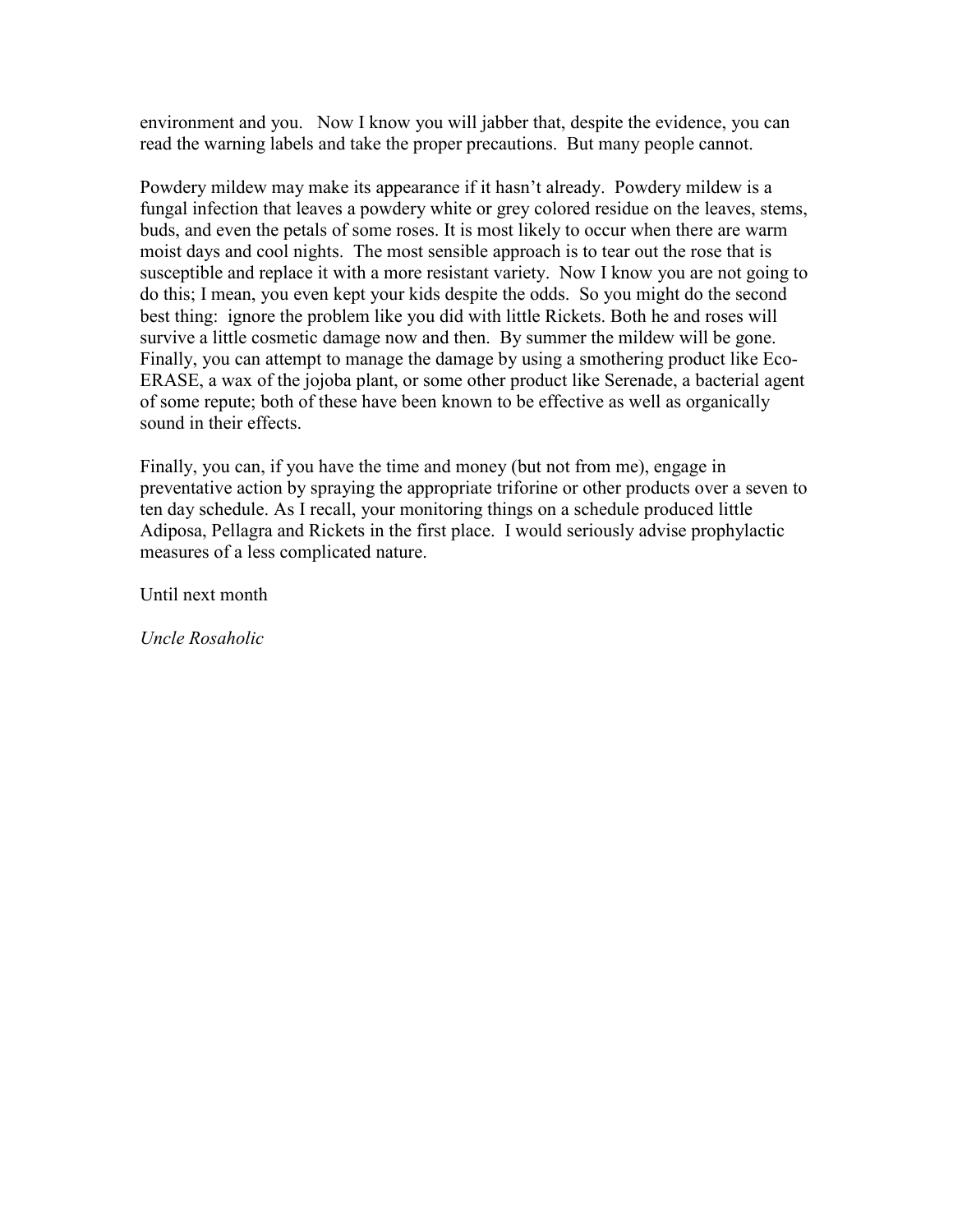## April 2008

#### Dear Floricide -

April is NOT the cruelest month, T. S. Eliot notwithstanding. In fact, Descanso Gardens lists April as one of the best months for roses to bloom. But blooming roses bring new cares and concerns. One of those concerns is cutting roses for home, for show, and/or plant health. The process of removing spent flowers is called deadheading. You can do this at the abscission zone, that place below the bloom where the desiccated stem snaps off with ease at the application of a little pressure with the thumb and forefinger. Doing this will result in the emergence of new stems and blooms directly above that break. This is the method adopted by the Royal National Rose Society to produce a greater number of flowers as opposed to a smaller number of blooms of greater quality and size. You can do this with your bare hands, or those of Pellagra, if you are in a punitive mood. If you want exhibition roses, you would cut at a point where a five leaflet leaf appears, with an extra allowance for a really good stem. The trouble with that, of course, is that the length of the regrowth period is extended and the number of flowers is diminished. The standard practice, of course, is to remove a spent blossom at a point where the first five leaflet leaf appears at an outward angle.

 As with many things in life, you reap the consequences of your choices. I should add that it is not wise to let little Adiposa ingest the rose clippings; even though her mouth is not tender, the occasions when you use petrochemicals might prove distressful, if not fatal.

As the combination of warm days and cool nights becomes the norm in the Southern California spring, a constant concern is powdery mildew. While not fatal to the rose, it is regarded by many as unsightly, unless you have a fondness for grey color combinations. Here is where you prove your mettle as a gardener. You can engage in minimalist gardening, i.e., do nothing. Eventually the weather will change and the conditions favoring powdery mildew will disappear. Or, plant roses like 'Lynnie' or 'Home Run' that resist (successfully) powdery mildew. Or, plant Earthkind™ Roses, which may get the fungus but will survive it beautifully, anyway. Another approach is to use various home remedies, like baking soda, water, aspirin or other combinations. Some products like Eco-Erase, a wax of the jojoba plant, smother the mildew by coating the foliage with the mix of wax and water. Another organic product is Serenade™ a mix involving the use of bacteria to colonize the pathogens (it is more of a preventative than a curative, however). If you are determined to avoid any appearance of mildew, then you must follow a program of spraying with Orthene<sup>TM</sup> or Funginex<sup>TM</sup> on a regular basis, roughly every week or so. Do not use these products when the temperatures reach 85 degrees or higher, as burnt foliage will result. Not even Adiposa will eat baked leaves.

A final concern is spider mites. Spider mites can barely be seen by the naked eye, and resemble tiny grains of sand should you shake the rose bush over a sheet of white paper. The damage, however, that they do is significant. The symptons include yellowing foliage and plants with weakened vigor and disease resistance. Since they are mites, they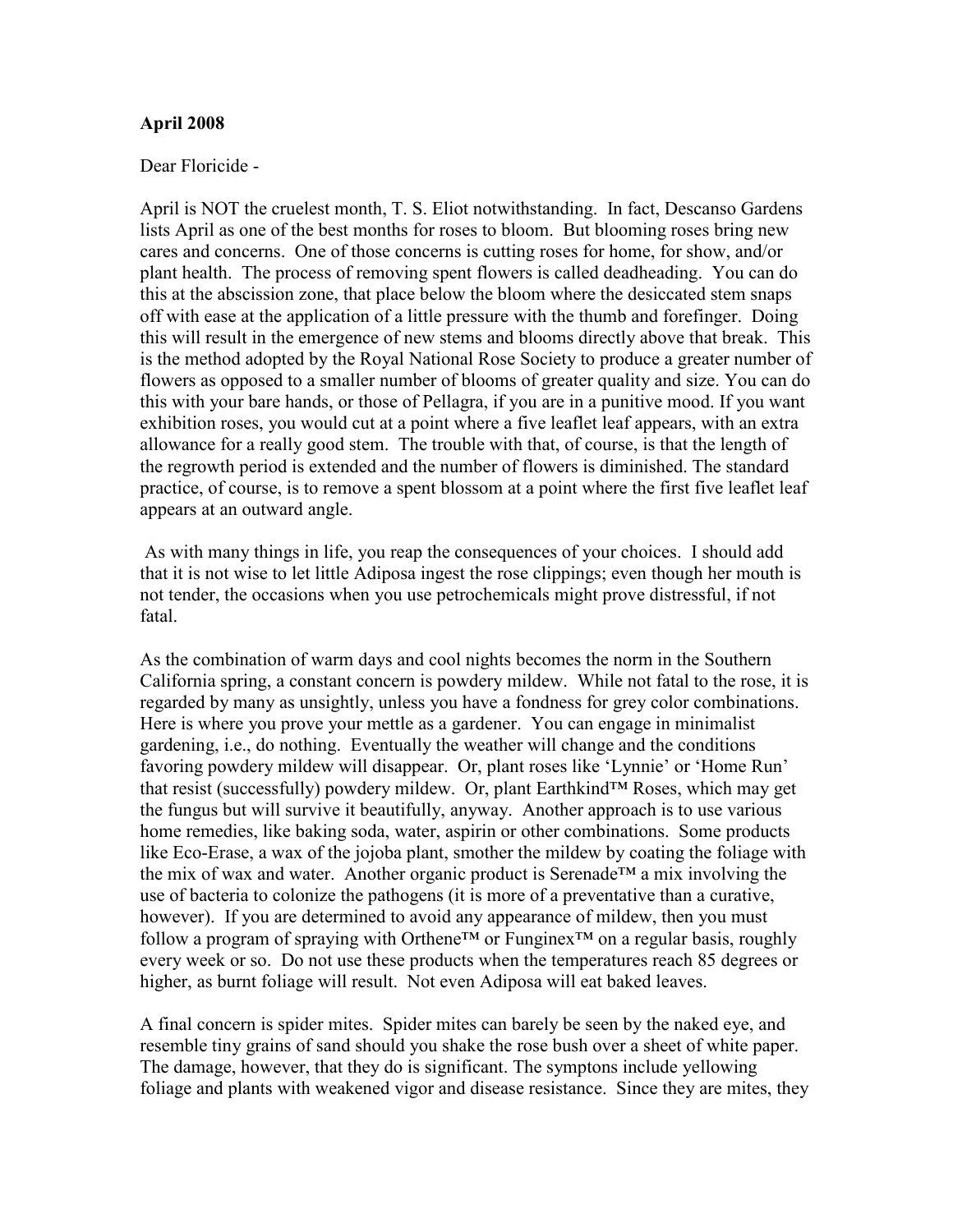are not generally suppressible by the use of insecticides. You could buy a miticide—the cheaper one sells for \$270 a quart, whereas the high class one goes for the same price per cup (concentrates). Or you could spray the undersides of the foliage of your roses with water (ever increasing in price, of course) every three days until the hot dry days cease and the breeding conditions disappear. Unfortunately, no one has yet bred a rose that is impervious to spider mites as they are an equal opportunity predator.

Finally, although I understand your decision not to join your local rose society because of the competition given the ratio of available women to available men, I cannot agree with it. Given the combination of red (noses) white (faces) and blue (hair) in the average rose society, it is your patriotic duty to join.

Til next time,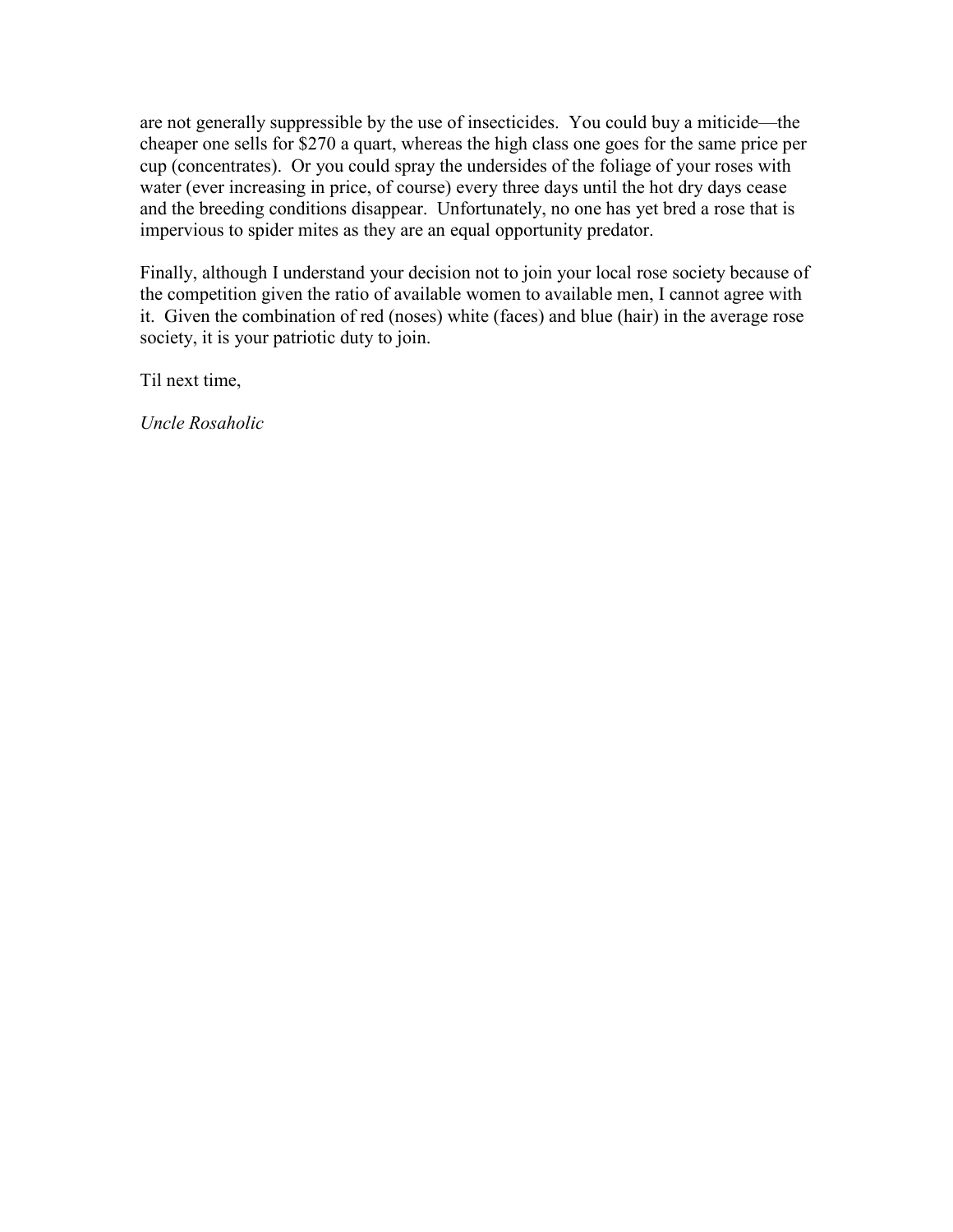#### May 2008

A Letter to my Niece, Floricide -

May arrives and only one thing is sure: there will not be enough rain to sustain even drought resistant roses. Therefore, pay attention to your roses and their need for water. Water regularly, on a schedule that accounts for unseasonably high temperatures, or the arrival of desiccating winds. On some hot dry days, you may even have to water your roses in containers more than once to compensate for the evaporation rate. While we are heading for the inevitable 'June gloom,' there will be days of aridity to rival the Sahara. Do not rely upon the advice of Pellagra: I have seen him walk right past plants ready to jump him and suck his juices dry, they were that thirsty. Probably the best indication of a need for water—before the plants wilt noticeably—is to stick a thin metal rod into the ground; it will penetrate damp soil easily and find resistance where the soil is dry.

Another concern is fertilization. A good rule of thumb is to remember that roses consume 'food' like starving teenagers. And like teenagers, they will even consume more than needed (By the way, have you put Adiposa on a diet yet?). While nitrogen is essential for the maintenance and development of roses, too much nitrogen is believed to be the cause of vegetative centers in blooms and explosive growth in foliage at the expense of bloom. You can choose between organic and non-organic products. If you are in a hurry, remember that chemical products do not have to break down in order to be of use to the plant as do organic products. Some very fine exhibitors manage the use of the various fertilizers in a complementary manner. Some very cheap rosarians take the position that since roses are essentially non-discriminatory in their absorption of food, anything will suffice, so long as it is on sale. By the way, if you skimp on the watering before and after the application of fertilizers, you will defeat the purpose of making plants stronger and disease resistant. The result will be burned foliage, burned roots, and weakened plants.

I confess I do not understand your aversion to exhibiting roses at rose shows. May is chockfull of rose shows, which are essentially 'show and tell' times for adults. The object is to show the goods in the best possible light. To this end, you groom your roses to remove blemishes and to highlight assets; you are not unfamiliar with this process. You cannot become a major heavy hitter among exhibitors unless you are willing to devote time and effort to growing and grooming roses for the purpose of entering competitive rose shows. However, the benefits of better roses, the camaraderie of the exhibiting groups, and the demonstration of the extent of your garden more than compensate for the extra effort. Caring for three rambunctious children takes time and energy; however putting that effort into roses not only produces beautiful roses, but you don't have to deal with a parole officer.

Finally, you really should take a look at products that attempt to stimulate the rose's natural defenses. There are a couple of products on the market that operate on the principle that the stimulation of a plant's natural defenses against disease represents the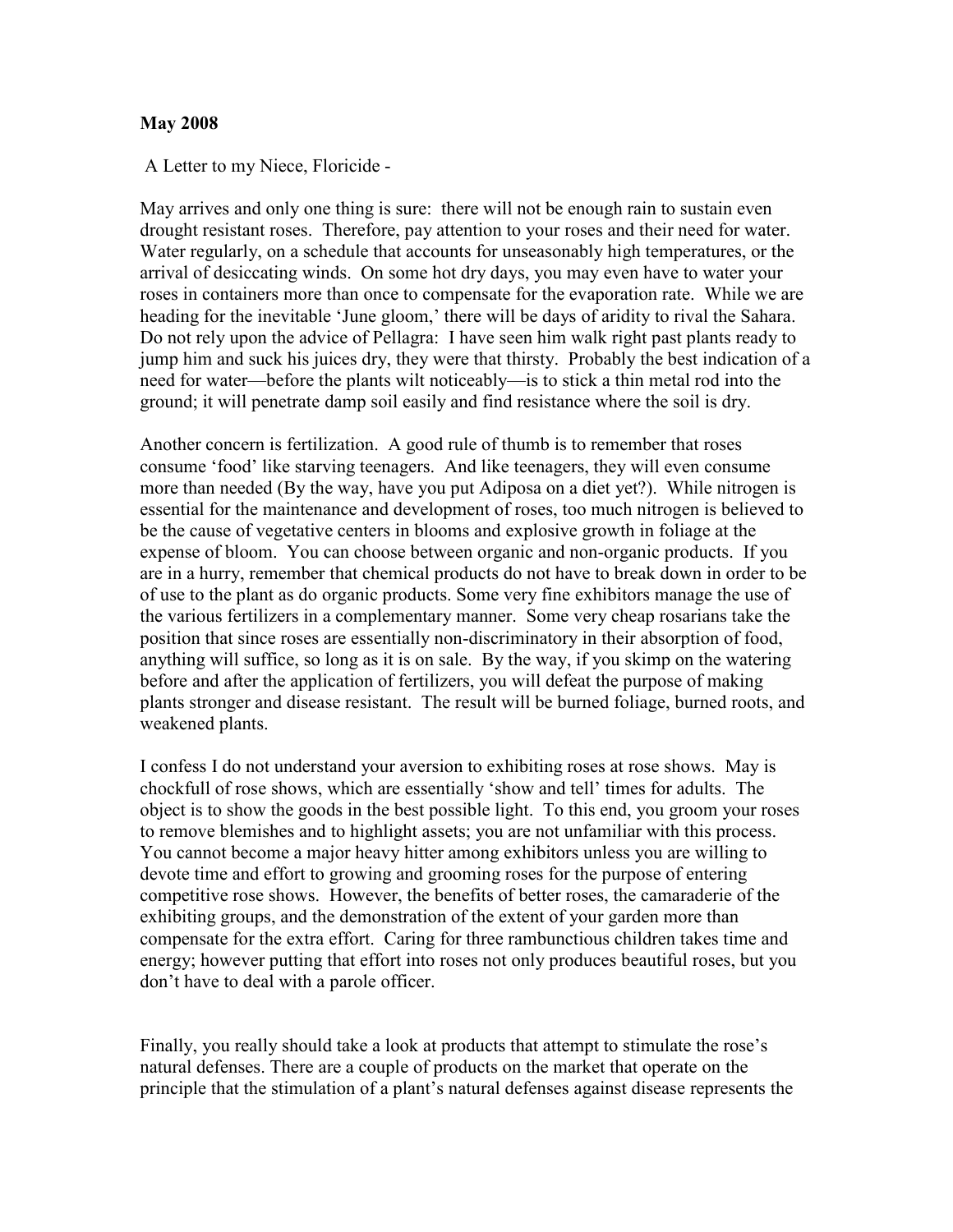best approach to rose diseases and pests. A product like 'Messenger, ™ operates on this principle and it seems to make a scientifically valid difference in the modern rose garden; it also represents a major break from the older tradition of 'better living through chemistry' by poisoning the diseases and pests while poisoning the careless user and the environment.

I would also suggest that you have a talk with Ricketts. I caught him smoking the other day in the rose garden. When I pointed out that he could stunt his growth, he responded with a farrago of nonsense about using the smoke and fire to kill aphids individually. You might point out that the only way he could be successful in that endeavor would be if his lungs became as black as the heart of a politician.

'Til next month,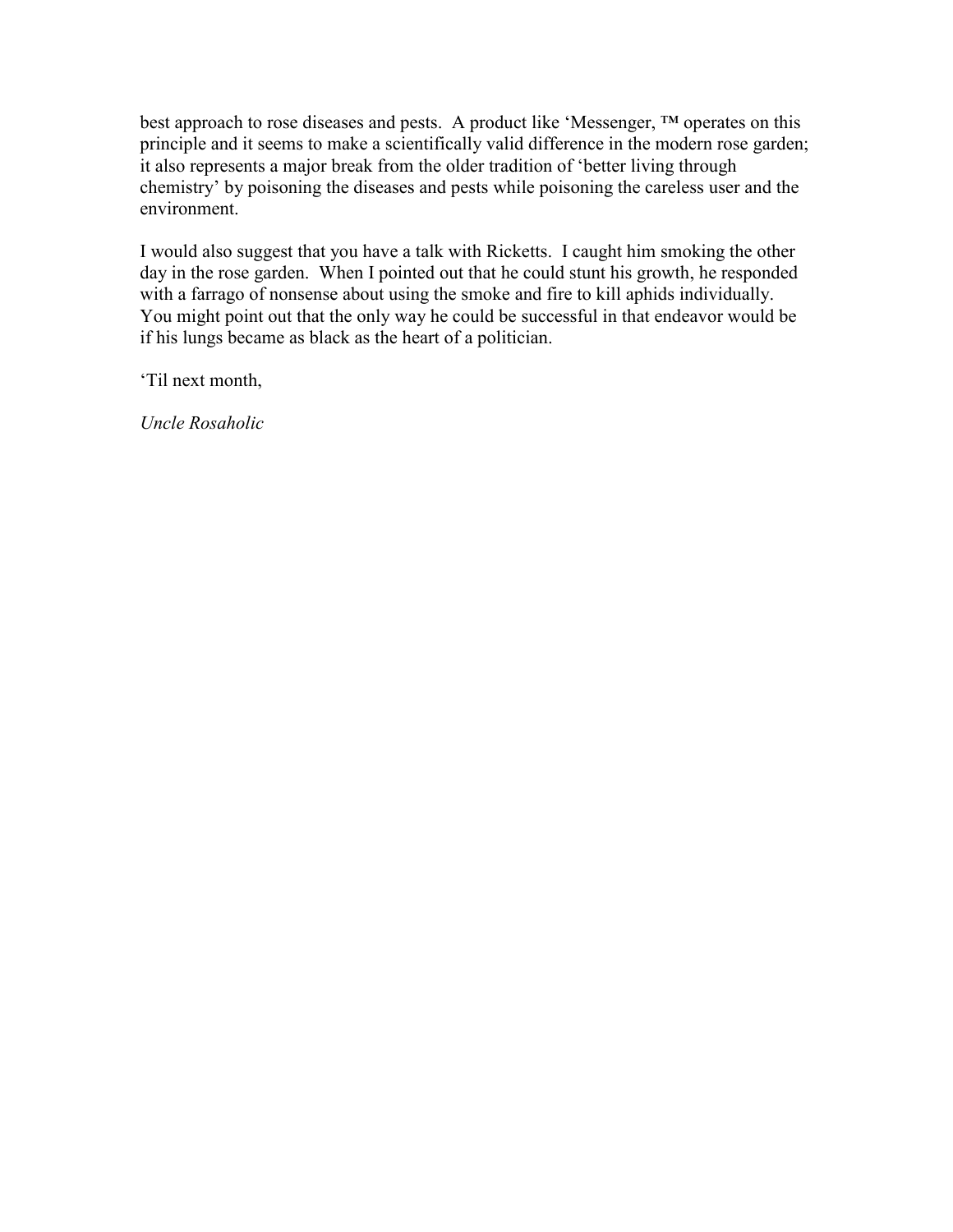#### June 2008

To my niece Floricide -

Normally, I would start out by noting that 'June is busting out all over…,' but that description must now be reserved for no longer little Adiposa. In any case, June weather brings Southern California 'June gloom' of coastal clouds to much of the coastal and near inland areas including zones Sunset Garden zones 20 through 22. At the end of the month, the inland valleys can expect the kind of scorching weather that causes television reporters to waste perfectly good eggs on concrete sidewalks. Some pundits say that the weather in Southern California never changes, but that observation is usually made by people shivering in air conditioned studios or confined to the demilitarized zones of West Los Angeles and environs.

For those of us who garden in this climate, there is frequently much too much weather like the four days of 100 degree temperatures in May immediately followed by tornados, thunderstorms, lightning, rain and freeway closures. Rain is rare in June. Rose plants must be carefully watched to ensure that they receive enough water (about one to one and a half inches of water a week). Two good soakings a week should take care of it. However, container plants have to be monitored with a great deal more attention. Over time, container plants become rootbound, or the soil may become compacted, causing the water to pool on the top or puddle at the bottom. Ideally, container rose plants should be checked for rootbound conditions at least every three years. Cut back the roots about an inch and add new soil, or transplant the bush into a larger container. Get little Ricketts to see if he can add the polymers that absorb water and release it into the soil over time. It is one way of bringing him into contact with water (although watering the alien life forms in the creases of his skin may be counterproductive).

Water is essential not only for the immediate needs of plants, but also for combating pests and plant diseases. Spraying the undersides of leaves can deter the growth of spider mites. Some authorities recommend combating spider mite infestations by spraying the undersides of plants every three days to break the breeding cycle; others simply take the view that spraying the undersides of leaves every day when the weather is hot and dry will do the trick. In any case, the use of water to combat diseases and pests has a long and respectable history in American horticulture. Nearly a hundred years ago Georgia Torrey Drennan in 'Everblooming Roses' recommended the use of water to deter or remedy almost all rose problems.

A strong jet of water dislodges aphids and also may dislodge the bristly rose slug (sawfly larvae). The latter graze on the undersides of the leaves and create a pattern of lacy damage. Methods of control of the rose slug include hand-picking the small green caterpillar like varmints and crushing them to the use of insecticidal soaps or the application of Spinosad,™ an organic remedy involving the use of a bacteria to suppress an outbreak. A further note on hand-picking as a control measure: in the early stages of an outbreak of a pest, hand-picking may be very effective, but once there is an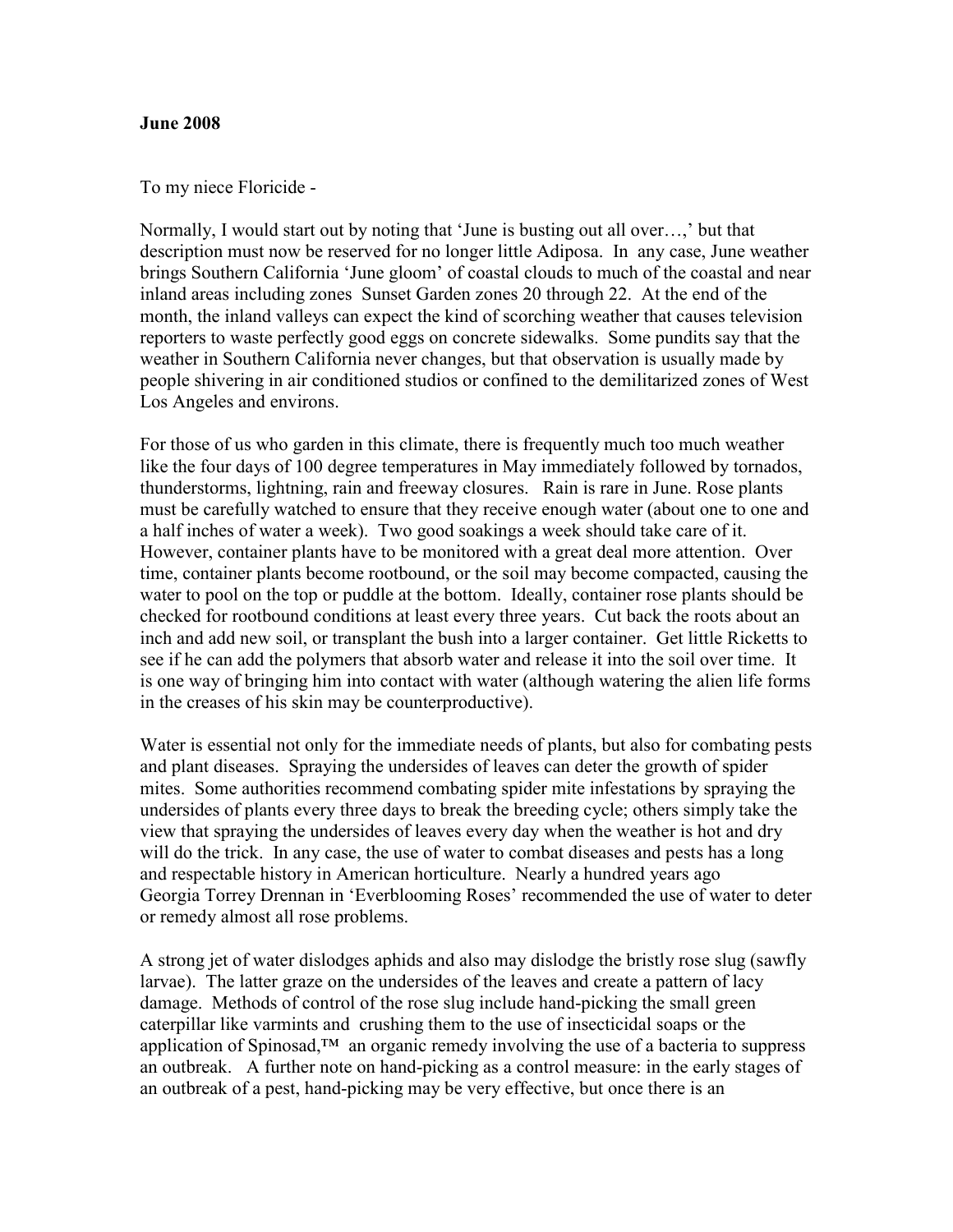overwhelming number of predators, you have to resort to more toxic measures. Of course, you have an advantage—you can always tell Pellagra that picking off the insects will get him in trouble with the authorities; that usually induces a major spate of activity on his part.

The first flushes of spring rose bloom are now over. Deadheading, whether for quality of bloom by cutting back deeply on the stems to the  $3<sup>rd</sup>$  from last five leaflet leaf or for quantity of bloom by snapping off the dead bloom about an inch below the peduncle, tells the rose bush that efforts to reproduce through flower production must be resumed. In fact, failure to deadhead will reduce flower production significantly in some cultivars. If you are unsure of whether to cut way back into the stem of the rose or to snap off the dead bloom at the abscission point, just follow the traditional recommendation of cutting back to the first five leafed node at an acute angle facing outwards to encourage growth in that direction.

Finally, at the beginning of summer, you might find circular holes at the margins of some of the foliage on the rose bushes. This is damage caused by the leaf cutting bees; they remove sections of the foliage to line their nests in preparation for breeding. There is nothing you can do short of lying in wait for the little beggars and 'Raiding' them individually to Kingdom Come. This is the horticultural equivalent of ridding the world of a minor social boor with an Uzi. Spraying the leaves does no good because the bee does not ingest the foliage; the same advice holds true with respect to systemics. The best thing to do is to accept the situation. It is kind of like the advice the therapist gives you with regard to your children. Unless you want to give them up for adoption, live with it.

Til next month,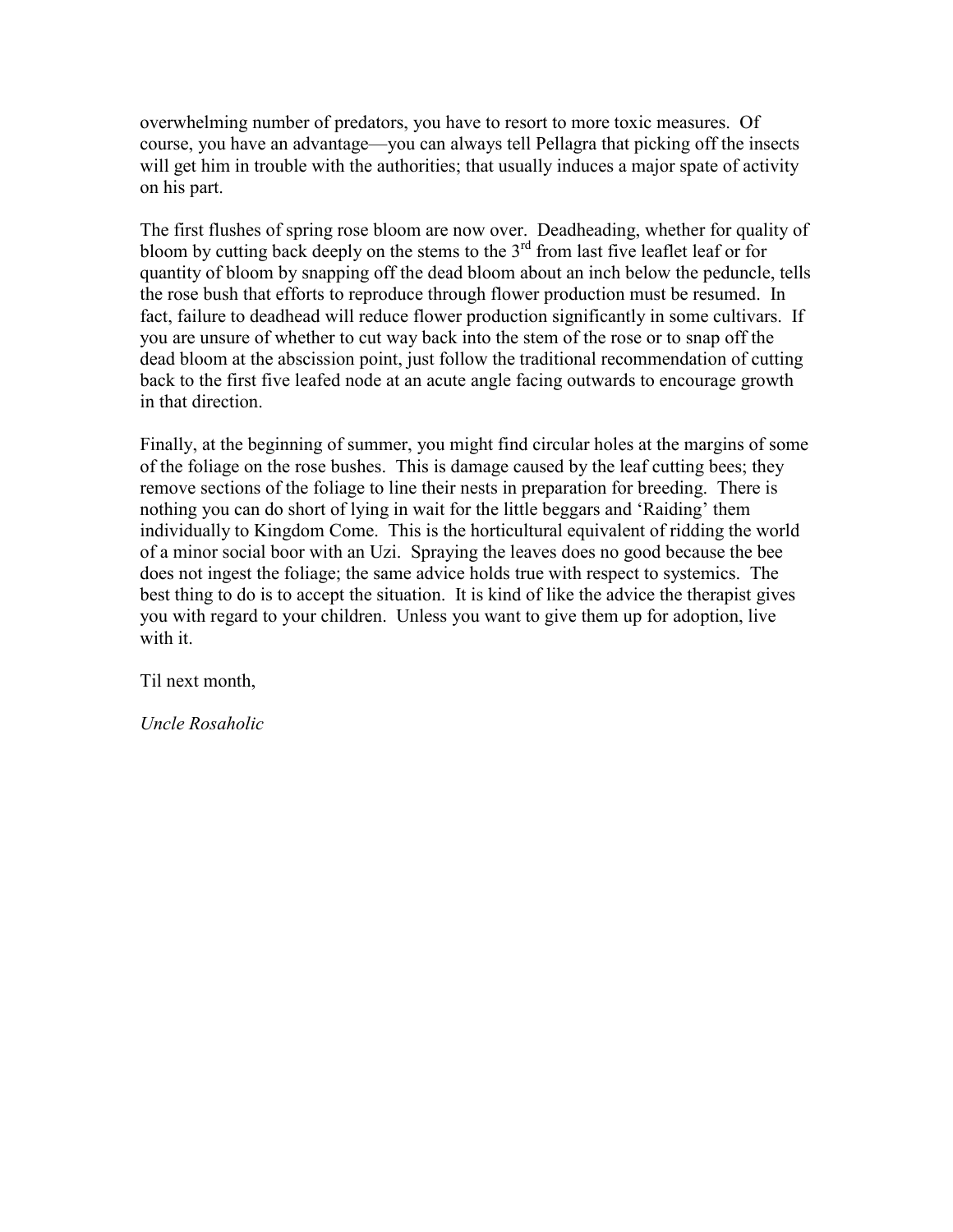#### September 2008

A letter to my niece, Floricide -

It is September, and your roses look like the insects and fungi fought World War III while you drowsed in the air conditioning, or lazed in the pool, or just slept around. Give the roses a little grooming for the fall. The hot sun of July and August, combined with dry heat, frazzles some roses right into a kind of pouting dormancy. In the triple digit heat and single digit humidity, roses like 'Dream Come True,' 'Rhapsody in Blue,' and 'Cinco de Mayo' can lose their leaves, stop growing and blooming, or turn unsightly colors. At Exposition Park this summer, in the middle of horrible heat waves, both 'Cinco de Mayo' and 'Pink Promise' respectively turned ugly or white. Basically, there is no cure for the heat although you could create sun covers as many Arizonans do. Of course, your neighbors will want to know why your roses are getting more care than your children.

 The other thing you can do is water. Then water. Then water again. The optimal recommendation might be one and half inches of water per week. The only problem with that scenario is that the Los Angeles area is under drought restrictions. The regulations range from the irksome—you have to ask for water in restaurants, to the rose endangering—you have to water at night, for example, and no water is permitted for more than 15 minutes from one watering station unless such station emits under two gallons of water an hour. These represent the minimum restrictions in Phase 1. There are five phases, the culmination of which is no landscape watering whatsoever. Now I know that little Adiposa, Pellagra and Rickets will be delighted by the prospect of the abolition of baths; you will simply have to remind them that all evidence to the contrary, they are not potted plants.

There are some other sensible ideas connected to the conservation measures. Leaks, and the improvident uses of water by letting sprays irrigate tar, asphalt and concrete have to be repaired or curtailed. And it would be a good idea to use the polymers that conserve water in your pots and containers. IF your community permits it, the use of gray water would be a service to the community, since the children's bath water probably contains more nutrients than commercial fertilizers.

You also have to prepare for October. October is the second best month for roses in the Southland. Whether you use a time release product like Osmacote or Apex or the traditional any-product-on-sale, remember that you have to water before and after the application of fertilizers, otherwise the plant might suffer from foliage burn. And with many products, water is necessary in order to activate the absorption of the nutrients and make them available to the rose. A hundred years ago, the cure for more rose ills was the judicial application of water. Now that we know some of the dreadful consequences of petrochemical 'cures,' we may wend our way back to water cures, only to find that they are barred by considerations of drought.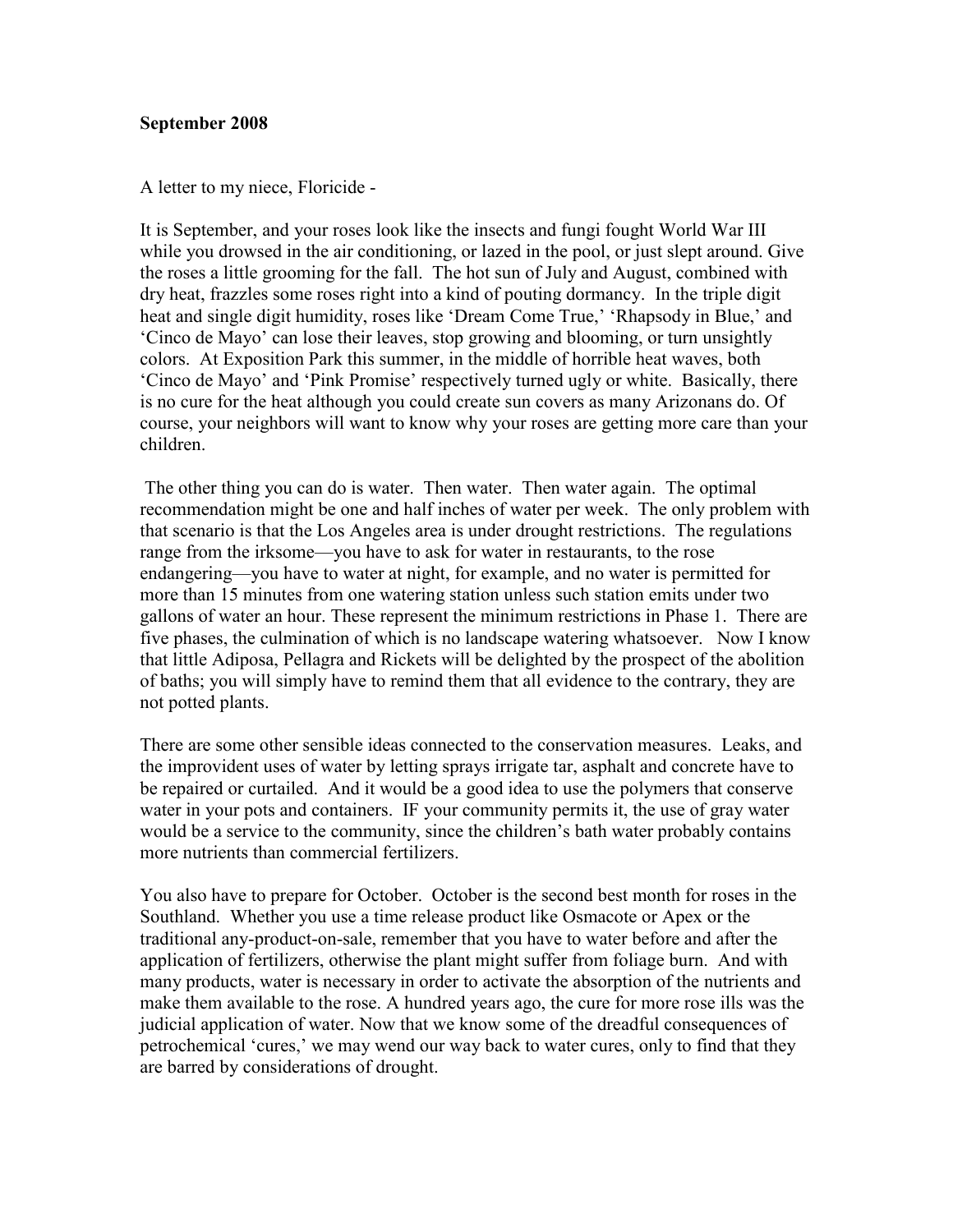You should also try to attend the Fall rose shows. Even if you don't exhibit, you might find a gentleman caller. Or a Hell's Angel.

You can also consider planting new roses, since the fall planting of roses is considered to be one of the prime times for such activity (barring the occasional Santa Ana or heat wave). Select roses for their suitability in your own microclimate. There is no point in looking at pretty catalogs, because the roses are pictured at a state of perfection that the average gardener reaches maybe once in a lifetime. Buy roses with a proven track record. Ask around your neighborhood. Visit some local rose gardens. See what has been a traditional rose in your area. There is a record of 'Lamarque' blooming in the San Gabriel Valley with 158,000 blooms on it. 'Mutabilis' is on every list of roses brilliant in Ventura County, as well as the Earthkind ™list; go visit the one at the Stagecoach Inn Museum Rose Garden. Contrariwise, 'Leonidas,' has never bloomed successfully outside of a greenhouse or a fog bank of Immunex ™.

For God's sake and mine, pick your roses more carefully than the fathers of your children.

Until next month,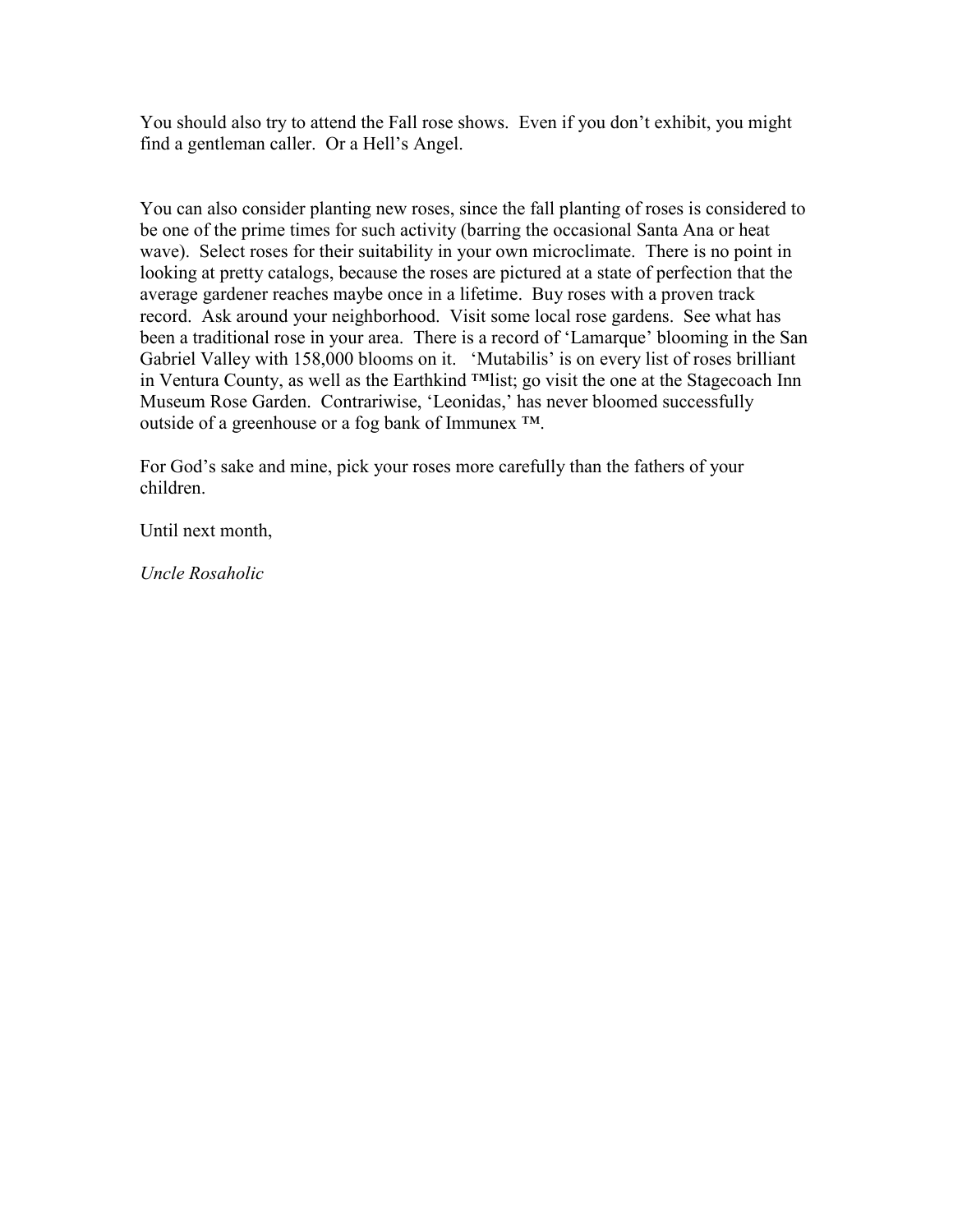### October 2008

A Letter to my niece, Floricide—

October by tradition is a month of Mischief Night, hazardous driving through vicious 'trick or treaters' at dusk, the nigh end of Daylight Savings Time, U.N. Day and other horrors. Here in Southern California, it is also the second best month of the year for our roses. There is finally respite from the triple digit heat and single digit humidity. The roses perk up in vigor and color to produce the final significant flush of the year before the Socal version of winter saunters in sometime in November. Some russet roses like 'Brown Velvet,' actually begin to resemble their names. The salmon colored roses, like 'Margo Koster,' finally acquire a color other than that of boiled ham; in fact, sometimes 'Margo' will start winning trophies to attest to its unusual and pleasing hues.

It is still necessary to water your roses carefully ensuring that there is sufficient moisture, especially in connection with the last fertilization of the year. If you were exhibiting, you would have started the process of preparing for the fall season of rose shows back in late August or early September as the Rose Show season runs from the second week in October through the first weekend in November. Even if you have sprayed for various rose ailments up to now, now is probably the time to consider not doing so. Invoke the principles of IPM—Integrated Pest Management—and let little Adiposa, Pellagra, and Ricketts earn their keep by picking off whatever insects visit your roses. It will not seriously harm Adiposa if she ingests the little critters unless they have been sprayed with something more toxic than her usual intake of fast food.

Up to this point deadheading and de-budding for sprays or splendid singular blooms have been a regular part of your garden regimen. Consider letting nature have its way and let hips develop. Not yours—that ship sailed a long time ago—but the development of pods full of seeds for future rose bushes—the teleological purpose for which the rose proffered blooms in the first place. Hips come in a range of colors including red, orange, and purple as well as in a variety of shapes from little pea pods to cherry tomatoes to miniature urns. These can be the basis for wonderful arrangements in the holiday season at the end of the year. And there is beauty to be found in the unusual juxtaposition of hips and varied colored canes and prickles.

The collision of fall and winter in our climate also evokes questions regarding shovel pruning—the act of removing poor performers and questionable roses from the garden. Given the size of the average rose garden, keeping roses that acquire rust or predictable mildew is a fool's game. It is like the problem of keeping Uncle Maximowicziana alive. He consumed an incredible amount of family resources, showed no promise of ever becoming even minimally useful and required professional caretakers at exorbitant fees and indifferent success.

It was a no-brainer to let him go. Granted that the children cried for a few seconds over the loss of their pet gerbil, but life is not a pet infirmary. And a city garden is not a rose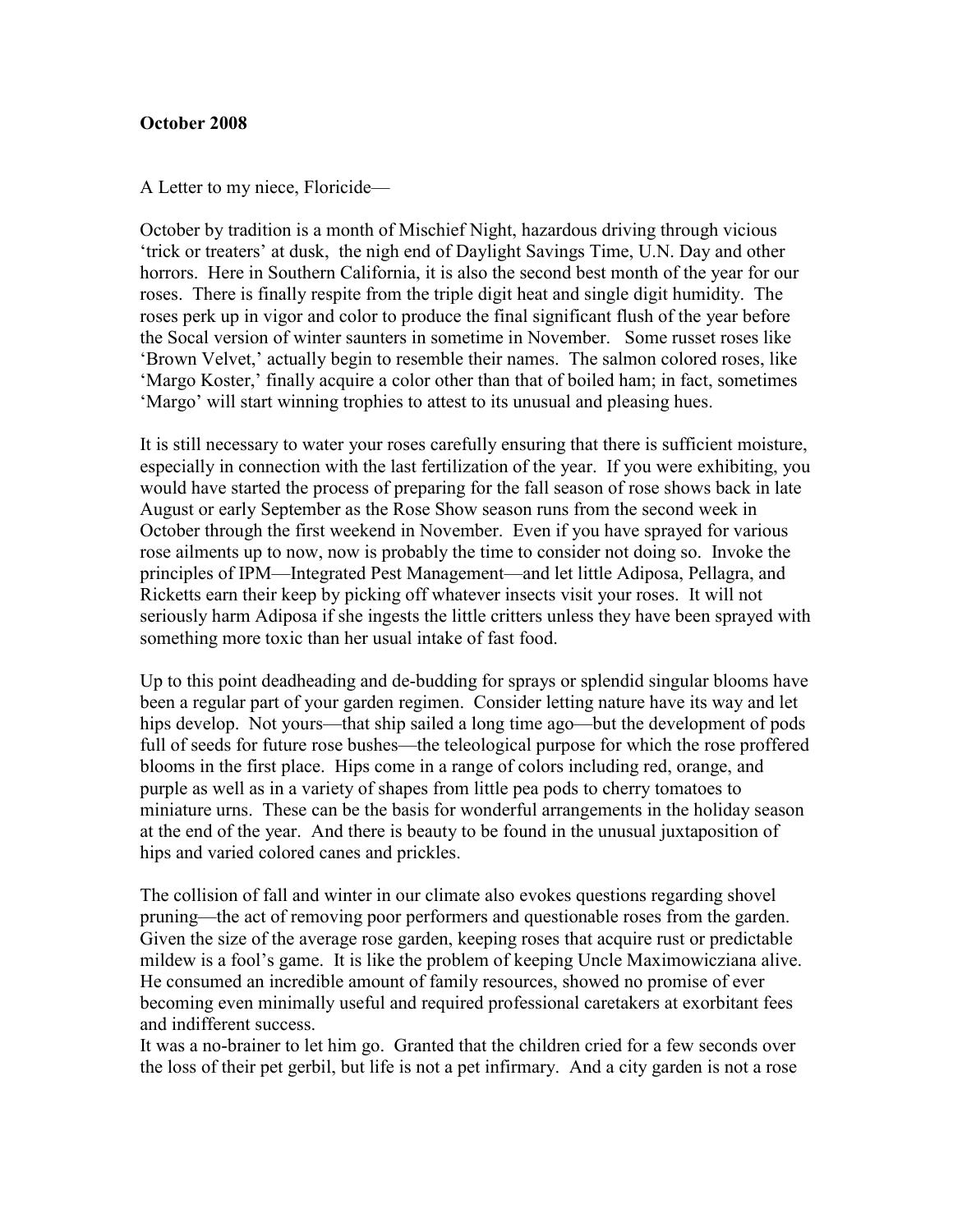infirmary. If it rusts, throw it out. If it mildews even in summer, discard it. And if it black spots, you have moved to Louisiana and no one told you.

Throw out roses that acquire disease, do not bloom, or require special care. You cannot cull your febrile children, but you can improve the stock of the world's roses. Do it in October.

Until next month,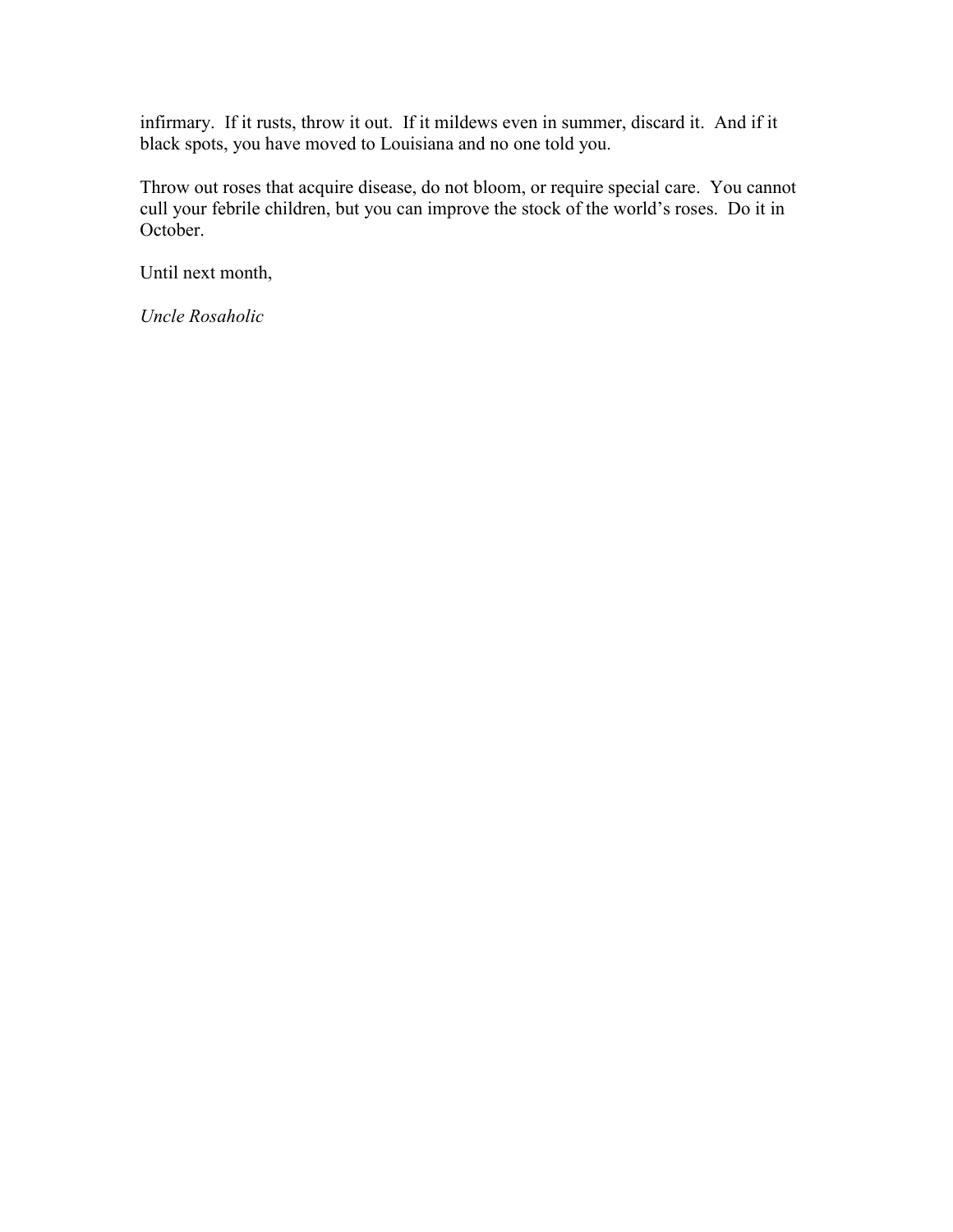#### November 2008

#### A Letter to my niece, Floricide -

November and December are the months in which you can stop fertilizing, deadheading and spraying your roses because it is time to induce whatever dormancy the rose may need or want. It is not unlike loving your children best when they are on the verge of sleep and least obnoxious. Not all roses wish to be in a dormant state, of course. 'Secret Garden Musk Climber' will bloom twelve months a year, if you will let it do so. "Brown Velvet' not only justifies its name in coolish weather, but turns a brilliant oxford red to grace a Christmas table. Many of the russet roses are at their absolute best when the weather begins to cool.

There is a chance that watering chores could be eased by some early winter rains in November or December. Of course, there is also a slim chance that Pellagra or Ricketts will be on the honor roll, and that little Adiposa won't eat her report card on the way home from school, so it is best not to count on it. But the cooler weather will make it easier to abide by whatever water restrictions are in operation when the rainy season starts—or doesn't, as the case may be.

November and December with the reduced rose chore schedule represents the downside of living in a semi-tropical area with mild winters—namely, that while people in the socalled temperate climates of the East and Midwest get a few months respite from rose chores, that never really happens in our demi-Paradise.

If you are a Type-A personality and cannot refrain from doing something in the garden, a thin layer of mulch is always a good idea if only to help with the conservation of water and to deter some weeds.

Now is a good time to consider and reconsider what you want and what you are achieving in your garden. For the young or the young at heart, it is a time to experiment with new and different roses—to expand the kind of roses you grow.

Consider a rose like 'Fellemberg,' a china with clusters of red/pink blooms that requires almost nothing in the way of feeding, spraying or pruning. It will just gradually build its way up to eight or nine feet displaying those cerise blooms in the midst of bluish-green foliage. If you are elderly, it is time to start thinking about reducing the burdens of the garden to a manageable level; in fact, it is time to start teaching your grandchildren to learn to garden by doing—under threat of disinheritance.

And if you have planted roses with other plants whose nutritional and watering requirements conflict, you can relocate one or the other to restore order and harmony in your garden. In fact, it is a good time to consider the winnowing of poorly performing roses in your garden, especially with the advent of the bare root specimens in local nurseries and garden centers. Be sure, however, to avoid barerooted plants that have sprouted already, because the energies of the plant have already been spent in an untimely and useless growth that will drop off when planted leaving a weakened and energy depleted rose bush.